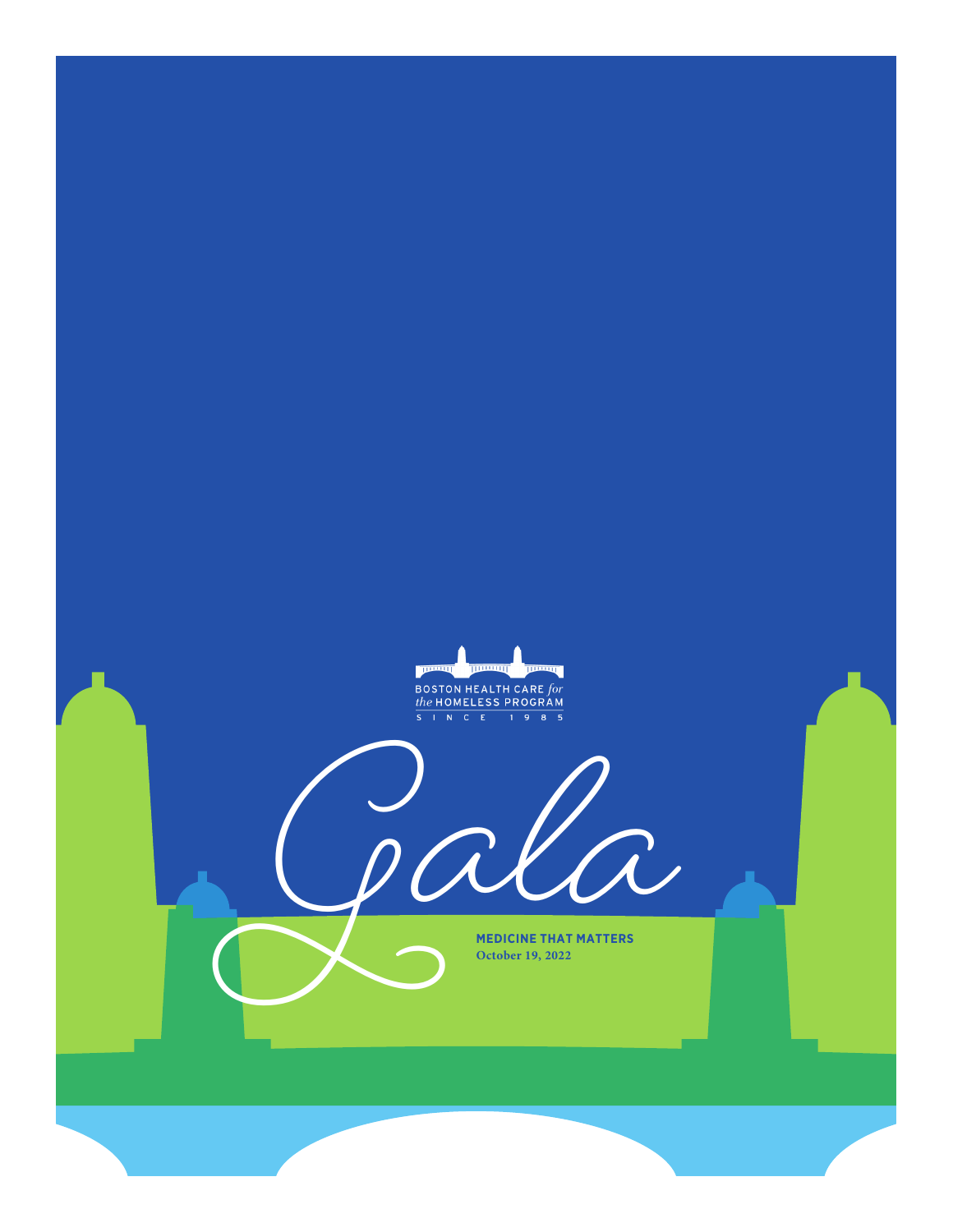# **EVENT OVERVIEW** W

Founded in 1985, **Boston Health Care for the Homeless Program** (BHCHP) is dedicated to a singular, powerful mission—to ensure unconditionally equitable and dignified access to the highest quality health care for all individuals and families experiencing homelessness in our community. What began with 4 clinicians in a handful of locations has evolved into one of the largest, most comprehensive health care for the homeless programs in the country, with over 400 staff members providing care to more than 11,000 patients in over 30 locations each year.

This fall, BHCHP is thrilled to be hosting the 11th annual **Medicine That Matters Gala** in-person after two years of being apart! Each year, this event gathers over 500 guests from Boston's business and philanthropic community to help us honor the extraordinary contributions of individuals and companies and the profound difference they have made in the lives of the people we serve.

As we emerge from the COVID-19 pandemic, this year's Medicine That Matters Gala event will be followed in a few short weeks by the **BHCHP Emerging Leaders Fall Soirée**, continuing our celebration of leaders in our community who have furthered our mission and embodied the spirit of equity and importance of giving back. The annual Fall Soirée seeks to inspire Boston's next generation of leaders by honoring the impact young professionals have made in our community and their dedication to service.

**Together, the Medicine That Matters Gala and Emerging Leaders Fall Soirée will raise critically-needed funds to continue BHCHP's lifesaving work at a time when it is needed most—but only with your support.** Your generous sponsorship for these tandem events will allow BHCHP to continue its legacy of providing the best possible care, where and when it is needed most. As detailed in this packet, your Gala sponsorship will come with exciting benefits that will carry into the Emerging Leaders Fall Soirée, including the opportunity for young professionals at your company or network to attend this inspiring event.

We hope you will join us in celebrating this year's exceptionally deserving Medicine That Matters honorees, and empowering Boston's next generation of philanthropists at the Emerging Leaders Fall Soirée!

### **EVENT CO-CHAIRS**

Miceal Chamberlain, Managing Director & Massachusetts President, Bank of America Sam Kennedy, President & CEO, Boston Red Sox Bryan Rafanelli, Founder & Chief Creative Officer, Rafanelli Events

### **HONORARY CO-CHAIRS**

Jean C. Tempel

**HONOREES** *The Eleventh Annual Dr. Jim O'Connell Award Recipient:* **Jack Connors, Jr.** 

*The Eleventh Annual Tim Russert Award Recipient:* **RIZE Massachusetts Foundation** 

### **WHEN & WHERE**

Wednesday, October 19, 2022 Reception at 5:30 p.m. • Dinner and Awards at 6:30 p.m. SoWa Power Station, 550 Harrison Avenue • Boston, MA

Virtual Option available via Crowdcast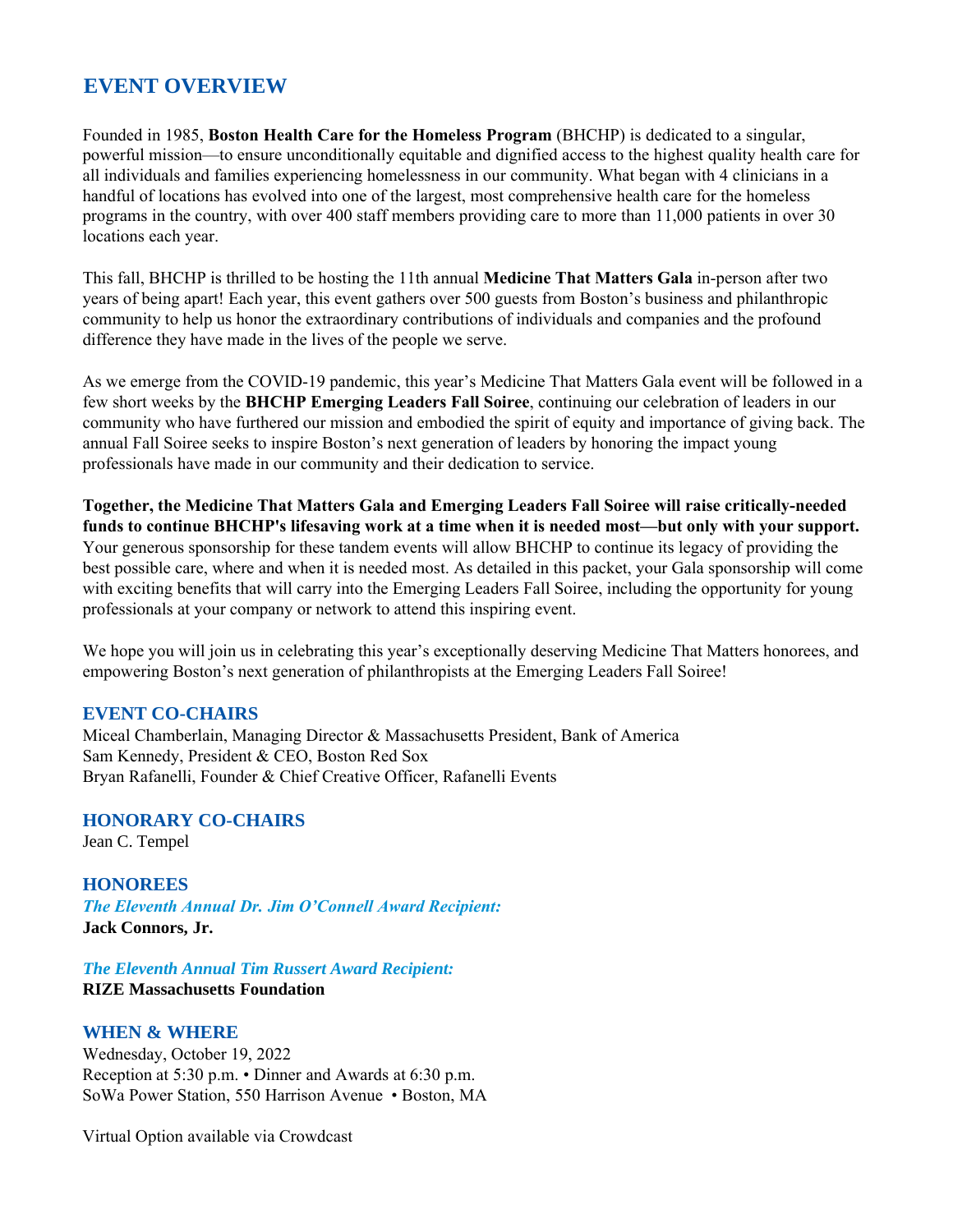# **GALA COMMITTEE**

*Medicine That Matters Gala* • April 26, 2022

### **CO-CHAIRS**

Miceal Chamberlain, Managing Director & Massachusetts President, Bank of America Sam Kennedy, President & CEO, Boston Red Sox Bryan Rafanelli, Founder & Chief Creative Officer, Rafanelli Events

### **HONORARY CO-CHAIRS**

Jean C. Tempel

### **DINNER COMMITTEE**

Jeff Bellows Barbara Boylan Erin & Jackie Bradley, Jr. Pattie & Jim Brett Julie Burns Mary & Joseph D'Arrigo Jennifer & Dennis Eckersley Ann Marie & William Kennedy Mary Kelleher Sharon McNally Joanne & Al Minahan Jennifer & Edmund F. Murphy Susan & Thomas Reilly Duncan Stuart Peggy & Steve Tringale Suzy Welch Phyllis Yale & Tucker Taft Hope & Larry Zabar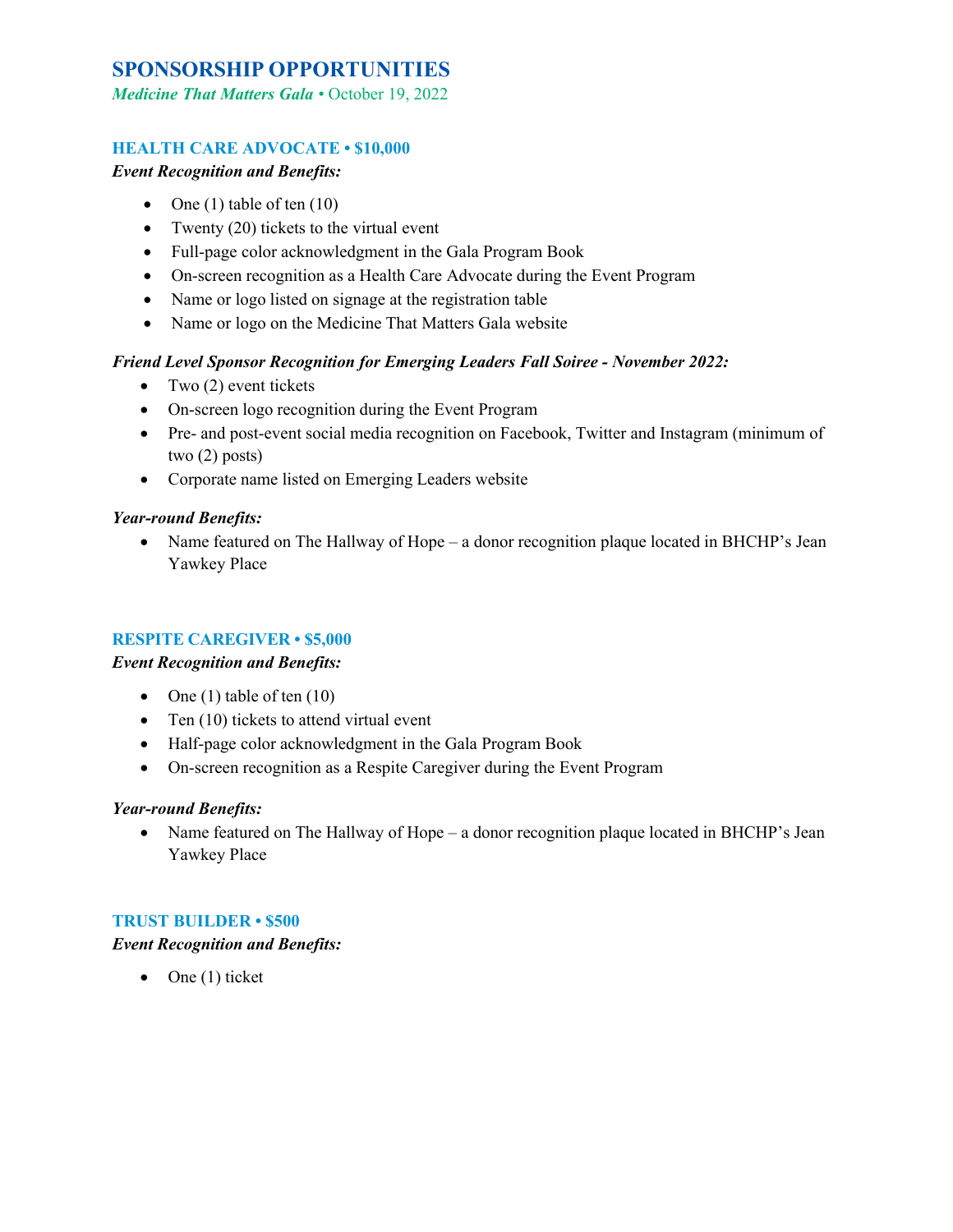|                                                    |                      |                    | <b>Dignity &amp; Respect</b> | <b>Health Care</b> | <b>Respite</b>   |                      |
|----------------------------------------------------|----------------------|--------------------|------------------------------|--------------------|------------------|----------------------|
|                                                    | <b>Legacy</b>        | <b>Presenting</b>  | <b>Provider</b>              | <b>Advocate</b>    | <b>Caregiver</b> | <b>Trust Builder</b> |
|                                                    | \$100,000            | \$50,000           | \$25,000                     | \$10,000           | \$5,000          | \$500                |
| <b>Gala Recognition &amp; Benefits</b>             |                      |                    |                              |                    |                  |                      |
| Name or Logo on Gala Favors                        | $\checkmark$         |                    |                              |                    |                  |                      |
| Logo on Tablets                                    | $\checkmark$         |                    |                              |                    |                  |                      |
| <b>Signage Recognition during Reception</b>        | $\checkmark$         |                    |                              |                    |                  |                      |
| Acknowledgement from Stage during Speaking         |                      |                    |                              |                    |                  |                      |
| Program                                            | ✓                    | $\checkmark$       | $\checkmark$                 |                    |                  |                      |
| <b>Social Media Recognition as Event Sponsor</b>   | Ten (10) posts       | Eight (8) posts    | Six (6) posts                |                    |                  |                      |
| Print & Email Newsletter Recognition as Event      |                      |                    |                              |                    |                  |                      |
| <b>Sponsor</b>                                     | ✓                    | $\checkmark$       | $\checkmark$                 |                    |                  |                      |
| <b>Company Recongition at Registration</b>         | $\checkmark$         | $\checkmark$       | $\checkmark$                 | $\checkmark$       |                  |                      |
| Logo on Medicine That Matters Website              | $\checkmark$         | ✓                  | $\checkmark$                 | $\checkmark$       |                  |                      |
| Program Ad                                         | 2 full-pages         | 1 full-page        | 1 full-page                  | 1 full-page        | $1/2$ page       |                      |
| <b>On-screen Recognition during Program</b>        | ✓                    | ✓                  | ✓                            | ✓                  | $\checkmark$     |                      |
|                                                    | Two (2) Premier      | Two (2) Premier    | One (1) Premier              | One (1) table of   | One (1) table of |                      |
| <b>Ticket &amp; Tables</b>                         | tables of Ten (10)   | tables of Ten (10) | table of Ten (10)            | Ten (10)           | Ten (10)         | One (1) ticket       |
| <b>Emerging Leaders Fall Soirée Benefits</b>       |                      |                    |                              |                    |                  |                      |
| <b>Company Recognition as Favor Sponsor</b>        | ✓                    |                    |                              |                    |                  |                      |
| Logo recognition Throughout Event Space            | $\checkmark$         | $\checkmark$       |                              |                    |                  |                      |
| Name or Logo on Soirée & Emerging Leaders          |                      |                    |                              |                    |                  |                      |
| Website                                            | ✓                    | ✓                  | $\checkmark$                 | $\checkmark$       |                  |                      |
| Name or Logo on Event Materials                    | $\checkmark$         | $\checkmark$       | $\checkmark$                 | $\checkmark$       |                  |                      |
| On-screen Recognition During Program               | ✓                    | $\checkmark$       | $\checkmark$                 | $\checkmark$       |                  |                      |
| <b>Social Media Recognition as Event Sponsor</b>   | Five (5) posts       | Four (4) posts     | Two (2) posts                | Two (2) posts      |                  |                      |
|                                                    | Three (3) tables &   | Two (2) tables &   | One (1) table &              |                    |                  |                      |
| <b>Ticket &amp; Tables</b>                         | Fifteen (15) tickets | Ten (10) tickets   | Five (5) tickets             | Two (2) tickets    |                  |                      |
| <b>Year-round Benefits</b>                         |                      |                    |                              |                    |                  |                      |
| ExclusiveDr. Jim O'Connell book reading of         |                      |                    |                              |                    |                  |                      |
| Stories from the Shadows at your workplace         | ✓                    |                    |                              |                    |                  |                      |
| Opportunity to participate in or sponsor           |                      |                    |                              |                    |                  |                      |
| <b>BHCHP Conversations that Matter</b> , an on-air |                      |                    |                              |                    |                  |                      |
| podcast series discussing important healthcare     |                      |                    |                              |                    |                  |                      |
| and public health issues that is publicized to     |                      |                    |                              |                    |                  |                      |
| list serve of 17,000+ recipients.                  | ✓                    | ✓                  |                              |                    |                  |                      |
| Logo featured on BHCHP's main website as a         |                      |                    |                              |                    |                  |                      |
| <b>Leadership Team sponsor</b>                     | ✓                    | ✓                  | ✓                            |                    |                  |                      |
| Name/logo featured on The Hallway of Hope          | ✓                    | ✓                  | ✓                            | ✓                  | $\checkmark$     |                      |